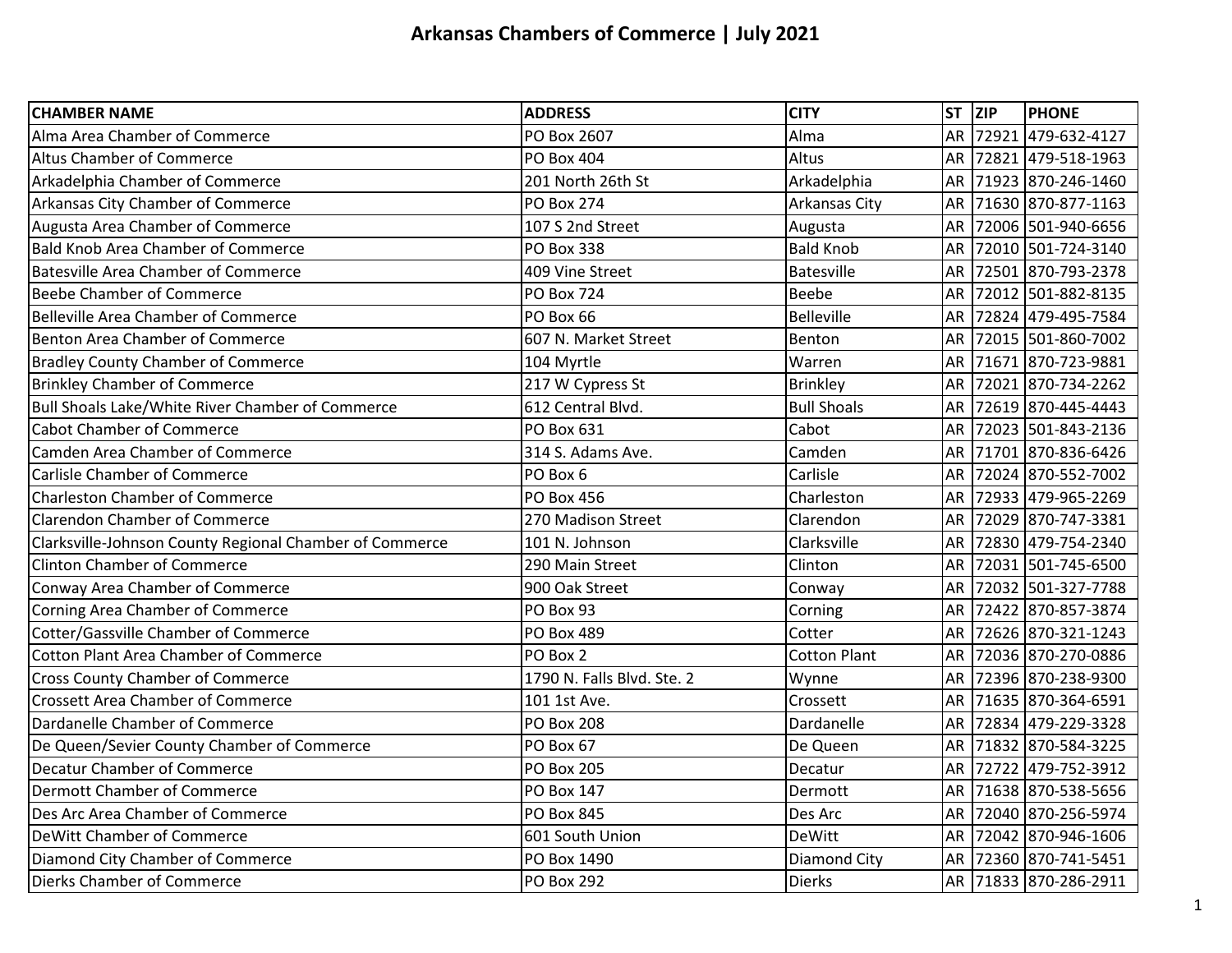| Dover Chamber of Commerce                        | <b>PO Box 731</b>               | Dover                      |           | AR 72837 479-331-3270 |
|--------------------------------------------------|---------------------------------|----------------------------|-----------|-----------------------|
| Dumas Chamber of Commerce                        | <b>PO Box 431</b>               | Dumas                      |           | AR 71639 870-382-5447 |
| El Dorado Union County Chamber of Commerce       | 111 West Main                   | El Dorado                  | AR        | 71730 870-863-6113    |
| <b>England Area Chamber of Commerce</b>          | 101 Allis St.                   | England                    | AR        | 72046 501-842-1016    |
| Fairfield Bay Area Chamber of Commerce           | PO Box 1159                     | Fairfield Bay              | AR        | 72088 501-884-3324    |
| Farmington Area Chamber of Commerce              | PO Box 1152                     | Farmington                 | AR        | 72730 479-263-1051    |
| Fayetteville Chamber of Commerce                 | 21 W. Mountain, Suite 300       | Fayetteville               | AR        | 72701 479-521-1710    |
| Flippin Chamber of Commerce                      | PO Box 118                      | Flippin                    | AR        | 72634 870-405-4534    |
| Fordyce Chamber of Commerce                      | 119 W 3rd Street                | Fordyce                    | AR        | 71742 870-352-3520    |
| Forrest City Area Chamber of Commerce            | 203 North Izard                 | <b>Forrest City</b>        | AR        | 72335 870-633-1651    |
| Fort Smith Regional Chamber of Commerce          | 612 Garrison Avenue             | Fort Smith                 | AR        | 72901 479-783-3111    |
| <b>Gentry Chamber of Commerce</b>                | 212 E Main St.                  | Gentry                     | AR        | 72734 479-736-2358    |
| <b>Glenwood Regional Chamber of Commerce</b>     | 52 US 70                        | Glenwood                   | AR        | 71943 870-356-5713    |
| <b>Grant County Chamber of Commerce</b>          | <b>PO Box 907</b>               | Sheridan                   |           | AR 72150 870-942-3021 |
| Greater Bentonville Area Chamber of Commerce     | 702 SE 5th St., Ste. 40         | Bentonville                | AR        | 72712 479-273-2841    |
| Greater Berryville Area Chamber of Commerce      | <b>PO Box 402</b>               | Berryville                 | AR        | 72616 870-423-3704    |
| Greater Blytheville Area Chamber of Commerce     | P O Box 485                     | Blytheville                | AR        | 72316 870-762-2012    |
| <b>Greater Bryant Chamber of Commerce</b>        | 109 Roya Lane                   | <b>Bryant</b>              | AR        | 72022 501-847-4702    |
| Greater Eureka Springs Chamber of Commerce       | <b>PO Box 551</b>               | <b>Eureka Springs</b>      | AR        | 72632 479-253-8737    |
| <b>Greater Gravette Chamber of Commerce</b>      | PO Box 112                      | Gravette                   |           | AR 72736 479-787-8998 |
| Greater Hot Springs Chamber of Commerce          | 659 Ouachita Ave.               | <b>Hot Springs</b>         | AR        | 71901 501-321-1700    |
| <b>Greater Searcy County Chamber of Commerce</b> | PO Box 1385                     | Marshall                   | AR        | 72650 870-448-2557    |
| <b>Green Forest Chamber of Commerce</b>          | <b>PO Box 376</b>               | <b>Green Forest</b>        | AR        | 72638 501-554-5846    |
| <b>Greenbrier Chamber of Commerce</b>            | <b>PO Box 418</b>               | Greenbrier                 | AR        | 72058 501-679-4009    |
| <b>Greenwood Chamber of Commerce</b>             | <b>PO Box 511</b>               | Greenwood                  | AR        | 72936 479-996-6357    |
| Greers Ferry Area Chamber of Commerce            | 8101 Edgemont Road, Suite 4     | <b>Greers Ferry</b>        | AR        | 72067 501-825-7188    |
| <b>Gurdon Chamber of Commerce</b>                | <b>PO Box 187</b>               | Gurdon                     | AR        | 71743 870-353-2661    |
| Hamburg Area Chamber of Commerce                 | 403 C North Main Street         | Hamburg                    | AR        | 71646 870-853-8345    |
| Harrisburg Area Chamber of Commerce              | 200 E Jackson                   | Harrisburg                 | AR        | 72432 870-578-4104    |
| Harrison Regional Chamber of Commerce            | 621 E. Rush                     | Harrison                   | AR        | 72601 870-741-2659    |
| <b>Hazen Chamber of Commerce</b>                 | <b>PO Box 907</b>               | Hazen                      |           | AR 72064 870-255-3709 |
| Heber Springs Area Chamber of Commerce           | 110 S. 7th Street               | <b>Heber Springs</b>       | AR        | 72543 501-362-2444    |
| <b>Holiday Island Chamber of Commerce</b>        | PO Box 3152                     | Holiday Island             | AR        | 72631 479-244-9594    |
| Hope-Hempstead County Chamber of Commerce        | <b>PO Box 250</b>               | Hope                       | AR        | 71802 870-777-3640    |
| Horseshoe Bend Area Chamber of Commerce          | 707 3rd Street                  | Horseshoe Bend             | AR        | 72512 870-670-5433    |
| Hot Springs Village Chamber of Commerce          | 121 Cordoba Center Dr., Ste 300 | <b>Hot Springs Village</b> | <b>AR</b> | 71909 501-915-9940    |
| Huntsville Area Chamber of Commerce              | 103 E Main Street               | Huntsville                 |           | AR 72740 479-738-6000 |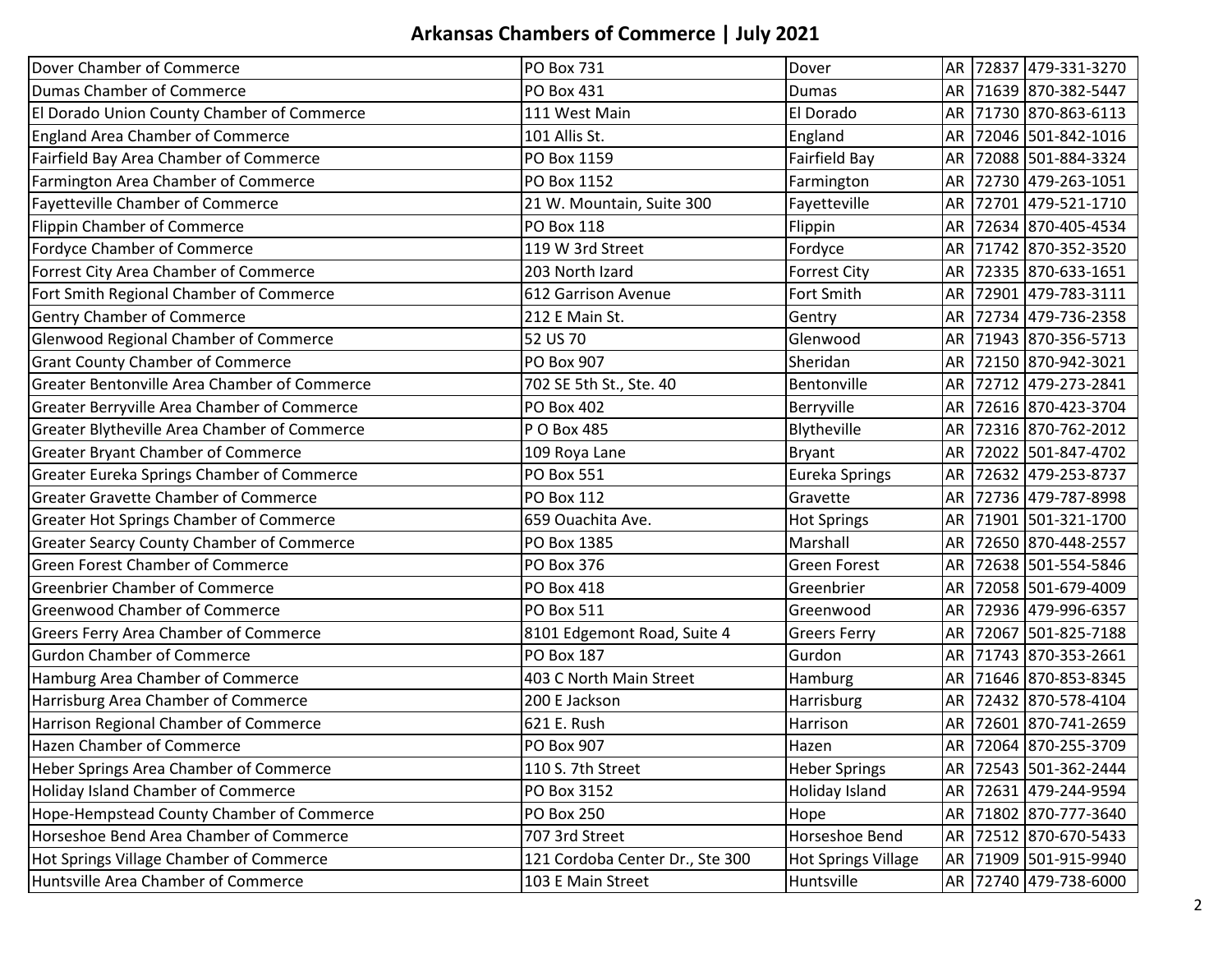| Jacksonville Chamber of Commerce                  | 200 Dupree Drive     | Jacksonville          |           |       | AR 72076 501-982-1511 |
|---------------------------------------------------|----------------------|-----------------------|-----------|-------|-----------------------|
| Jonesboro Regional Chamber of Commerce            | <b>PO Box 789</b>    | Jonesboro             |           |       | AR 72403 870-336-9063 |
| Lafayette County Chamber of Commerce              | PO Box 8             | <b>Stamps</b>         | AR        |       | 71860 870-949-9348    |
| Lake Village Chamber of Commerce                  | 113 Main Street      | Lake Village          | AR        |       | 71653 870-265-5997    |
| Lavaca Area Chamber of Commerce                   | <b>PO Box 797</b>    | Lavaca                | AR        |       | 72941 479-739-2482    |
| Lawrence County Chamber of Commerce               | <b>PO Box 842</b>    | <b>Walnut Ridge</b>   | AR        |       | 72476 870-886-3232    |
| Lincoln Area Chamber of Commerce                  | <b>PO Box 942</b>    | Lincoln               | AR        |       | 72744 479-236-1191    |
| Little River Chamber of Commerce                  | 180 E Whitaker       | Ashdown               | <b>AR</b> |       | 71822 870-898-2758    |
| Little Rock Regional Chamber                      | One Chamber Plaza    | Little Rock           | <b>AR</b> |       | 72201 501-374-2001    |
| Lonoke Area Chamber of Commerce                   | <b>PO Box 294</b>    | Lonoke                | AR        |       | 72086 501-676-4399    |
| Magnolia - Columbia County Chamber of Commerce    | 211 W Main St.       | Magnolia              | AR        |       | 71753 870-234-4352    |
| Malvern/Hot Spring County Chamber of Commerce     | 213 W. Third St.     | Malvern               | AR        | 72104 | 501-332-2721          |
| Mammoth Spring Chamber of Commerce                | 325 Main Street      | <b>Mammoth Spring</b> | <b>AR</b> |       | 72554 870-625-3518    |
| Marianna Regional Chamber of Commerce             | <b>PO Box 584</b>    | Marianna              | <b>AR</b> |       | 72360 870-662-6614    |
| <b>Marion Chamber of Commerce</b>                 | 13 Military Road     | Marion                | <b>AR</b> |       | 72364 870-739-6041    |
| Marked Tree Chamber of Commerce                   | 1 Elm St.            | <b>Marked Tree</b>    | AR        |       | 72365 870-358-3344    |
| Maumelle Area Chamber of Commerce                 | PO Box 13099         | Maumelle              | AR        |       | 72113 501-851-9700    |
| Mayflower Chamber of Commerce                     | <b>PO Box 133</b>    | Mayflower             | AR        |       | 72106 479-234-6599    |
| <b>McCrory Chamber of Commerce</b>                | <b>PO Box 897</b>    | McCrory               | AR        |       | 72101 870-731-2521    |
| McGehee Area Chamber of Commerce                  | <b>PO Box 521</b>    | McGehee               | <b>AR</b> |       | 71654 870-222-4451    |
| Mena/Polk County Chamber of Commerce              | 524 Sherwood Ave.    | Mena                  | AR        |       | 71953 479-394-2912    |
| Monticello/Drew County Chamber of Commerce        | 335 E. Gaines Street | Monticello            | AR        |       | 71655 870-367-6741    |
| Morrilton Area Chamber of Commerce                | 115 E. Broadway St.  | Morrilton             | AR        |       | 72110 501-354-2393    |
| Mountain Home Area Chamber of Commerce            | <b>PO Box 488</b>    | <b>Mountain Home</b>  | AR        |       | 72654 870-425-5111    |
| Mountain View Chamber of Commerce                 | <b>PO Box 133</b>    | <b>Mountain View</b>  | <b>AR</b> |       | 72560 870-269-8068    |
| Mt. Ida Area Chamber of Commerce                  | PO Box 6             | Mt. Ida               | AR        |       | 71957 870-867-2723    |
| Murfreesboro Chamber of Commerce                  | PO Box 166           | Murfreesboro          | AR        |       | 71958 870-285-3131    |
| Nashville Chamber of Commerce                     | 107 S Main St.       | Nashville             | AR        |       | 71852 870-845-1262    |
| Newark Chamber of Commerce                        | <b>PO Box 222</b>    | Newark                | AR        |       | 72562 870-613-2840    |
| Newport Area Chamber of Commerce                  | 201 Hazel St.        | Newport               | AR        |       | 72112 870-523-3618    |
| Newton County Chamber of Commerce                 | <b>PO Box 250</b>    | Jasper                |           |       | AR 72641 870-446-2455 |
| Norfork Lake Chamber of Commerce                  | PO Box 2536          | <b>Mountain Home</b>  |           |       | AR 72654 870-706-0596 |
| North Little Rock Chamber of Commerce             | PO Box 5288          | North Little Rock     | <b>AR</b> |       | 72119 501-372-5959    |
| Osceola-S. Mississippi County Chamber of Commerce | 116 N Maple Street   | Osceola               |           |       | AR 72370 870-563-2281 |
| Ozark Area Chamber of Commerce                    | 300 W Commercial St. | Ozark                 | AR        |       | 72949 479-667-2949    |
| Paragould Regional Chamber of Commerce            | <b>PO Box 124</b>    | Paragould             |           |       | AR 72451 870-236-7684 |
| Paris Area Chamber of Commerce                    | 301 West Walnut      | Paris                 |           |       | AR 72855 479-963-2244 |